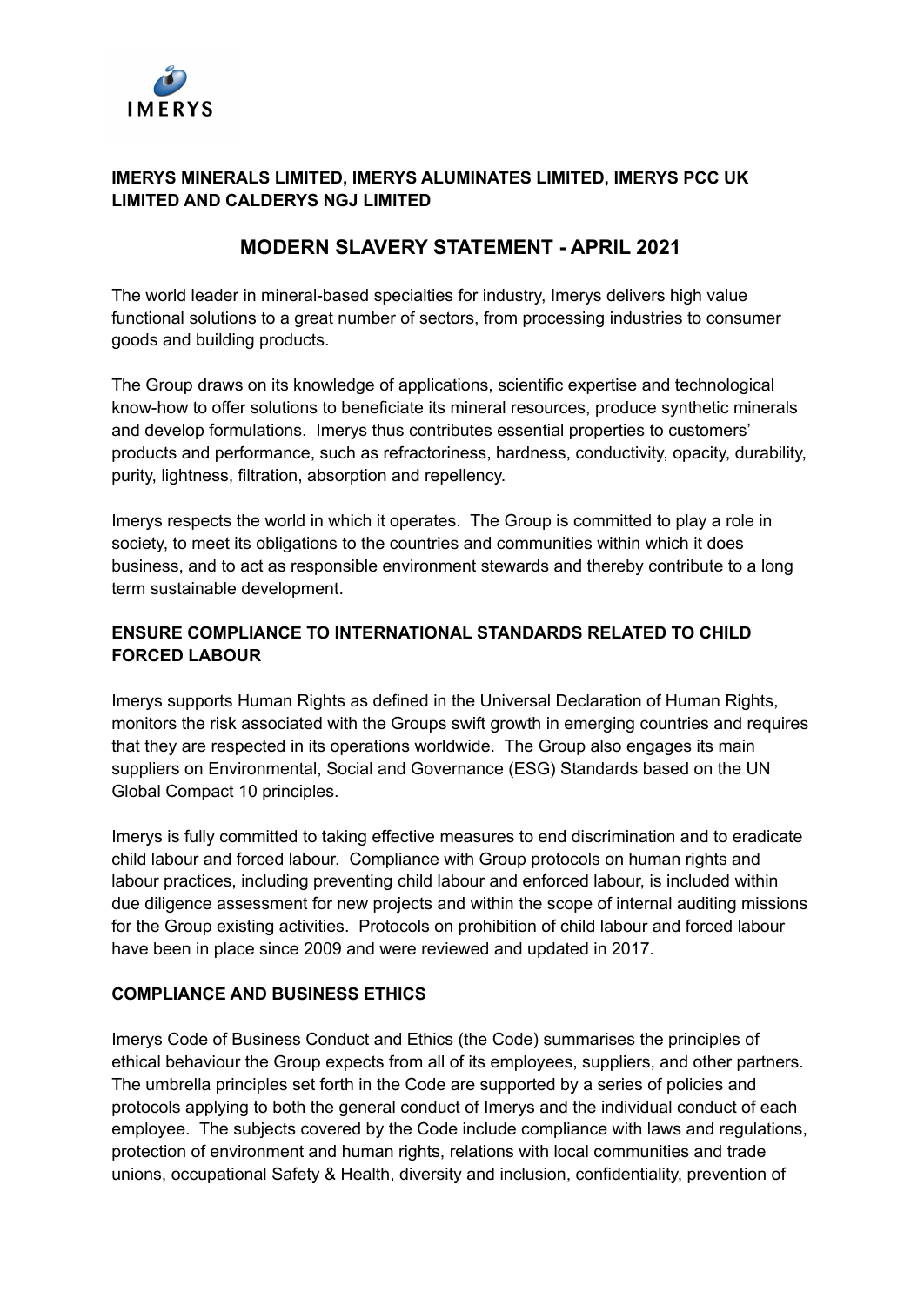fraud, prevention of corruption, prevention of insider trading and conflicts of interest, protection of the Group's assets, fair competition, transparency and integrity.

The Code is a "living document", regularly reviewed and updated under the supervision of the Ethics Committee, in order to take into account internal and external changes and developments in applicable international regulations. This Code, introduced by the Group CEO, and translated into 23 languages, applies to all Imerys employees, Imerys controlled joint ventures and partners with whom Imerys does business. The Code was updated in 2020 to include additional details on the Group anti-bribery policy.

#### **SUPPLIERS' ENGAGEMENT**

Imerys believes that high standards in all environmental, social and governance areas are essential for all of its business operations across the globe. The Group expects its suppliers to adhere to the same principles as elaborated with the Group Code. In 2018, Imerys launched its Supplier Environmental, Social and Governments Standards (Supplier ESG Standards. These Supplier ESG Standards, based on the Group Code and sustainability Charter and aligned with Imerys' SustainAgility ambition, have been translated into 23 languages. The Supplier ESG Standards, which must be acknowledged and complied with, are applicable to all suppliers and form an important part of the Group Purchasing Policy.

#### **FAIR OPERATING PRACTICES & RESPONSIBLE SUPPLY CHAIN**

The Group works continuously to strengthen its compliance, duty of care and responsible purchasing programmes. The purpose of these programmes is to identify risks, implement preventative measures and detect non-compliance with local and international rules and regulations related to the fight against corruption and anti competitive behaviours, the respect of international sanctions and embargoes and the protection of data privacy, human rights, health, safety and environment in Group operations around the world as well as within the Group value chain.

The Group compliance programmes are supported by numerous procedures linked with the Code of Business Conduct and Ethics, including but not limited to, the Group Anti-bribery, Antitrust policy, Data Privacy policy, Gifts and Hospitality, Conflict of Interest, Sponsorship and Charitable Donations and Stakeholder Management and Community Relations procedures. All the aforementioned policies as well as other policies and procedures clearly outline the process, reporting and necessary levels of control to ensure compliance with the procedures.

The Group tax policy is fully in line with the best international standards with respect to anti-tax avoidance and tax evasion practices. The Group operates in countries chosen solely for industrial or commercial purposes and does not enter into artificial arrangement for tax planning purposes. It is committed to full compliance with its tax obligations, paying the right amount of tax in the right country at the right time.

Imerys fully supports the principle of open and accountable management of mineral resources. To this effect and in accordance with the provisions of article L.225-103-3 of the French Code of Commerce, Imerys reports on payments greater than or equal to €100,000 made in favour of governmental authorities by Group entities conducting activities in exploration,prospecting, discovery, development or extraction of minerals. The report is filed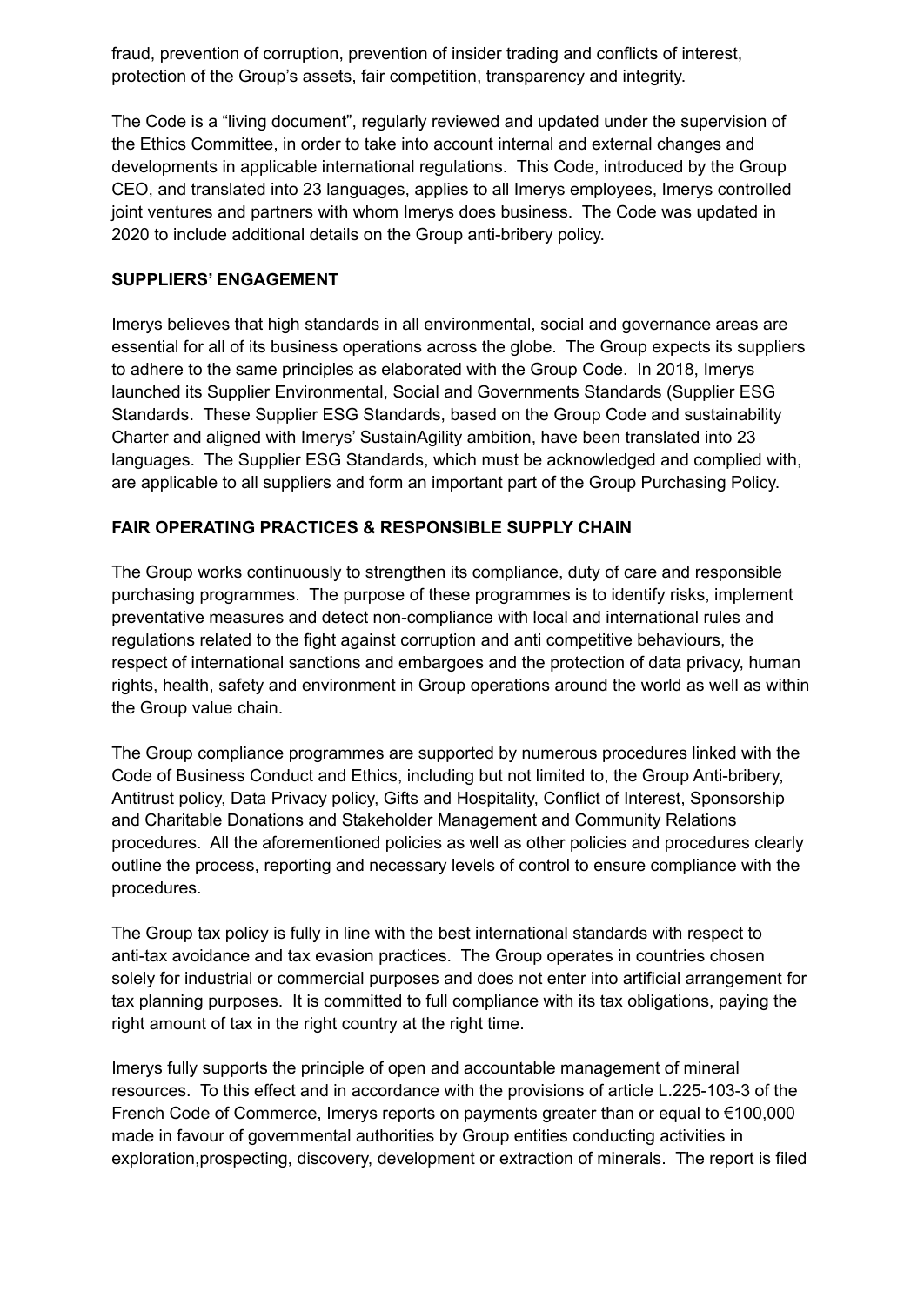with the French Register of Commerce and available on the website of the Company as per the conditions prescribed by the Law.

#### **CONTROL MEASURES**

The Group management systems and procedures are articulated through a series of policies, protocols and procedures based upon the ambitions and commitments expressed in The Code and the Sustainability Charter. This framework, covering human rights, health, safety and environment, amongst other themes, defines clear requirements for all Group operations. Implementation of Group policies, protocols and procedures are the responsibility of all business and support Functions.

Based on The Code, Group requirements for all Suppliers are clearly defined within the Supplier ESG Standards. The Group Purchasing policy clearly defines the roles and responsibilities, requirements, reporting and necessary approvals of the purchasing processes. The policy requirements in terms of Supplier Environmental Social and Governance performance are based on the following principles:

1. Supplier Environmental, Social and Governance Standards

The Group is committed to build strong transparent relationships and mutual trust with its Suppliers. All Suppliers must acknowledge and accept to comply with the Supplier ESG Standards. The roll-out of these Standards shall continue over the next few years. In 2021, the purchasing organisation verified over 385 suppliers to ensure the effective cascade of the Supplier ESG Standards across all purchasing categories and geographies.

2. Supplier risk identification and assessment

The assessment of ESG performance of Suppliers starts during Supplier qualification and onboarding. Purchasing teams are responsible for carrying out reasonable controls before considering and accepting a Supplier, including in particular any Supplier that may be classified as higher risk (due to a country or category-related risk classification) during the Supplier onboarding process in order to make sure that Suppliers are able to demonstrate compliance with the Supplier ESG Standards. In 2021, the Group redefined the process to qualify, screen and monitor Suppliers environmental, social and governance performance. The newly revisited process will be rolled out progressively based on risk level and will require all new Suppliers to pass through a series of validations and third-party screening prior to being accepted as Suppliers for the Group. The new onboarding process has been designed to ensure that Suppliers are aware of and commit to comply with the Supplier ESG Standards, but also to support Suppliers development and continuous improvement in ESG performance.

From mid 2020, within the responsible purchasing program the Group launched the deployment of a sustainability rating scheme for Suppliers conducted together with EcoVadis. This comprehensive assessment covers environment, labour and human rights, ethics and sustainable procurement, with customised assessments based on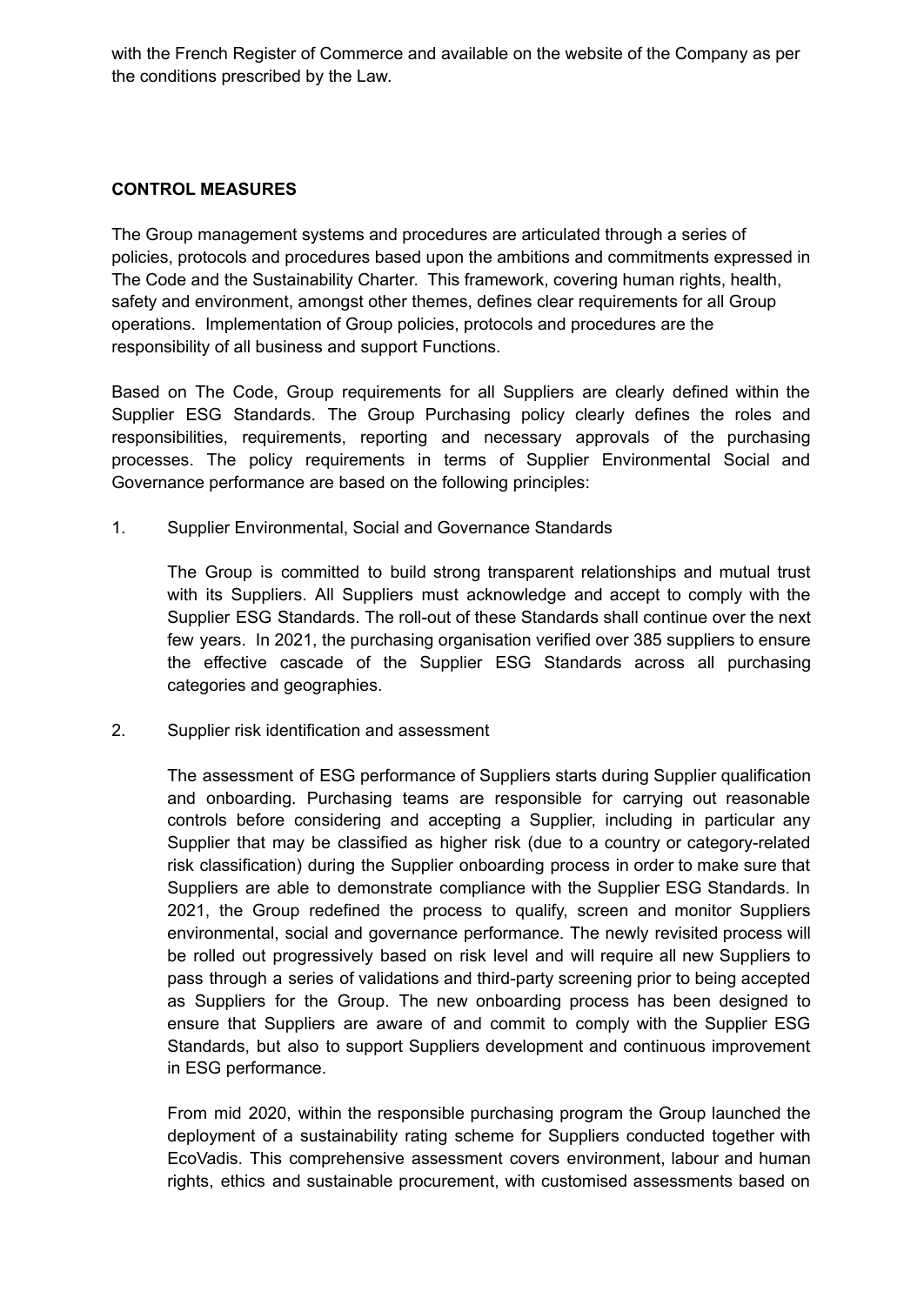the size of the company and type of activity. Purchasing teams have the responsibility to contribute to the identification and prioritisation of Suppliers to review within the responsible purchasing program. The role of the program was launched in priority for Suppliers regions and categories that had been assessed as higher risk during the risk mapping process described above. At the end of 2021, 35% of Group Suppliers by spend have been assessed. These assessments cover over 800 suppliers and represent all categories of suppliers, including over 40% of raw material suppliers by spend and over 30% of suppliers within priority countries.

3. Risk reduction includes awareness and training.

Awareness of and training on the requirements of the Group Code are provided to help managers and employees to understand and respect the Code. Employees are trained through digital learning courses, as well as through in-class training and internal expert presentations, which ensures the strong protection of all employees through the awareness of ethical issues.

In addition to the aforementioned e-learning, Imerys also punctually conducts training and workshops with the purchasing organisation focused on the UN Guiding Principles on Business and Human Rights and their application within Imerys. The purpose of these workshop sessions is to train the purchasing teams on the fundamental elements of the Guiding Principles, helping them to recognise signs of potential violations and based on their knowledge of the Supplier panel, prioritise the Suppliers where additional risk reduction measures may be required. In 2019, the Group organised dedicated purchasing workshops that included approximately 62% of purchasing teams from across the different geographic areas. Unfortunately additional training could no be held in 2021 as a result of Covid-19 restrictions, thus a new digital course developed by UN Global Compact Academy focusing on "How Procurement Decisions can Advance Decent Work in Supply Chains" was made available in the Learning Hub.

The Supplier assessments conducted through EcoVadis likewise support risk management and reduction as the assessment results provide a detailed view on the specific areas where improvements are needed.

4. Supplier ESG audits

While Imerys is fully committed to support Supplier development and continuous improvement, Suppliers must be able to demonstrate that they can meet the minimum ESG criteria and where any gaps are identified, through formal or informal assessments or audits, Suppliers must be willing to develop a corrective action plan within an agreed timeframe.

Imerys verifies alignment to the Supplier ESG Standards through the use of Supplier self-declaration, self-assessments, and assessments by Imerys teams as appropriate to the situation. In designated high-risk countries third-party audits may be conducted. The Group developed an ESG Supplier assessment checklist to monitor the existing Supplier's operations and identify their performance according to the Group's Environmental Social Governance Standards.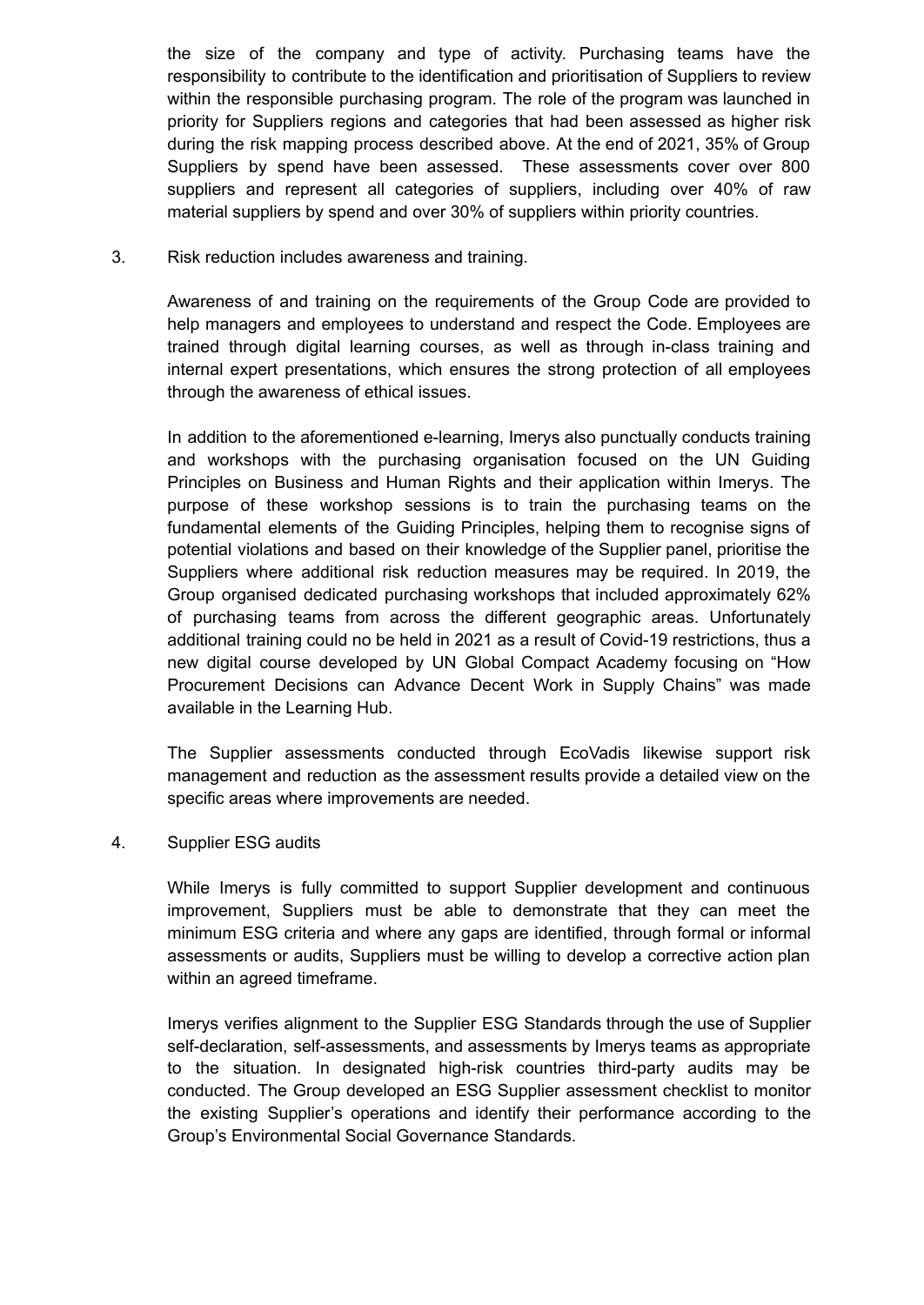For example, in India, the Group has focused on raw material suppliers, launching a Strategic Supplier Relationship (SSR) project aimed at improving operations of a set of strategic Suppliers. The project started with a study to categorise the suppliers based on the needs and resources for the strategic relationship of the Group. Based on the categorisation criteria, critical suppliers have been selected to implement necessary strategic projects such as reducing the raw material consumption, increasing recycling, providing additional safety training and improving the work conditions of employees. The Group has likewise conducted a series of inspections and audits of other raw material suppliers in specific regions to verify compliance with the Group ESG Standards and develop improvement plans where gaps have been identified.

The Group focuses in particular on assessments and audits of Suppliers ranked as "high risk" based on the Group risk mapping and evaluation process described above. In specific cases the Group may conduct additional due diligence or specialised external third-party audits prior to or after contract award.

#### **ALERT MECHANISM**

Enabling stakeholders, internal and external, to safely voice concerns and having the infrastructure and support in place to hear and deal with those concerns is a cornerstone of good governance and is the core of Imerys' Code. The Group's 'Speak up!' system enables reporting via internal channels, beit via the employee's manager, HR, or other functions, or directly via a dedicated digital platform at [www.speak-up.imerys.com](http://www.speak-up.imerys.com). The Group digital alerts system, operated by an independent qualified third party and open to all employees and external parties enables the reporting of any suspected violations of the Group Code. Reports can be made either by telephone or via the Speak up! platform. Both telephone and web platform reporting are available in all main Imerys languages 24 hours per day, seven days per week. This platform safeguards confidentiality throughout the entire process.

Based on the facts presented in all preliminary reports, the Group assigns an investigative team of trained, in-house professionals in the relevant fields to conduct the investigation. The investigative team collects and reviews documents, conducts interviews, inspects locations and performs any other tasks necessary to come to a conclusion about the allegations in the report. Imerys encourages its employees and stakeholders to share any information believed to represent a threat to the ethical conduct of its business. Communication and awareness raising campaigns are conducted to ensure information on Speak up! is well known and the information is visible externally on the Group Website. Accordingly, Imerys and its employees shall take no action in retaliation against any person for making a good faith report or participating in an investigation under the alert system policy. For more information on the Group Alert mechanism Speak up!, see www.imerys.com.

Imerys' Ethics Committee, chaired by the Group General Counsel with the Antitrust & Compliance General Counsel acting as Secretary, has the principal mission to validate the Group Compliance program, including specific annual objectives and priorities. The Ethics Committee receives statistics on the alert system and establishes a periodic assessment of the reported cases in a Compliance Report that is presented to the Audit Committee.

#### **MONITORING AND EVALUATION OF THE EFFECTIVENESS OF CONTROL MEASURES**